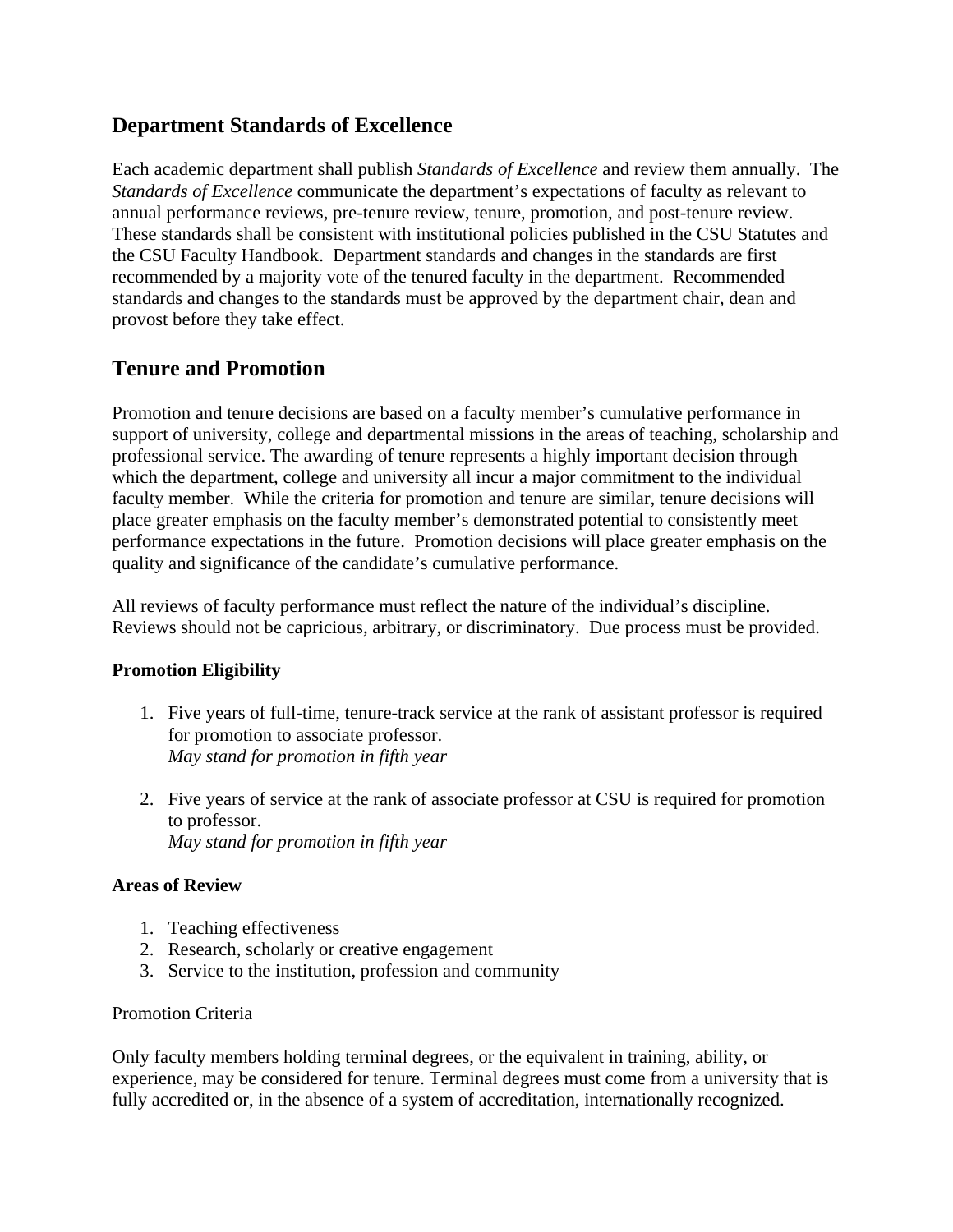Faculty must also exhibit satisfactory performance in all three areas with demonstrated excellence in two of three (one of which must be teaching) as determined by departmental or college *Standards of Excellence* consistent with the guidelines that follow.

The following general guidelines shall apply to appointment or promotion to academic ranks:

*Assistant Professor* – Appointment or promotion to the rank of Assistant Professor should be based upon demonstrated academic ability and potential for professional growth

*Associate Professor* – Appointment or promotion to the rank of Associate Professor is based upon actual performance as well as demonstrated potential for further development. There must be evidence that the individual is growing professionally and is contributing to his/her field. Associate Professor is a high academic rank and should carry no presumption of future promotion. Promotion to associate professor without a terminal degree will only be considered in exceptional cases such as having gained high distinction as a publishing scholar or creative artist.

*Professor* – As the highest academic rank, the title of professor implies recognition of the individual by peers and associates as an outstanding teacher and an accomplished, productive and respected scholar or creative artist, both within and outside the university since attaining the rank of associate professor. The candidate must also have demonstrated, through scholarly publications, applied research, and/or artistic work, the ability to communicate to professional peers the knowledge and insights gained from the exploration of his/her area of specialization. It is expected that he or she will have made important contributions in research or creative activity; university, public or professional service; and/or administrative service to professional societies. Peer review is critical, but the mode of the scholarly or creative production will be determined by the nature of the candidate's discipline.

#### **Initial Appointment at Associate Professor or Professor**

Candidates may be offered initial appointments above the rank of Assistant Professor provided they meet the requirements (other than years of service) for promotion to the desired rank and it is approved by the department, dean, provost and president.

### **Promotion and Tenure Procedures**

- Dean provides to all faculty of the college a list of faculty members in the college eligible by Board of Regents policies for consideration for promotion and for tenure. The policies of the Board of Regents require that all members of the faculty in their final probationary year undergo a tenure review. Members of the faculty who have met the minimum time requirements for tenure, but who are not in the final probationary year, should consult with the department chair prior to reaching a decision on applying for tenure.
- Each eligible faculty member must notify the dean in writing of his/her intent to apply or withdraw from consideration for promotion or tenure by the deadline published in the Academic Affairs calendar.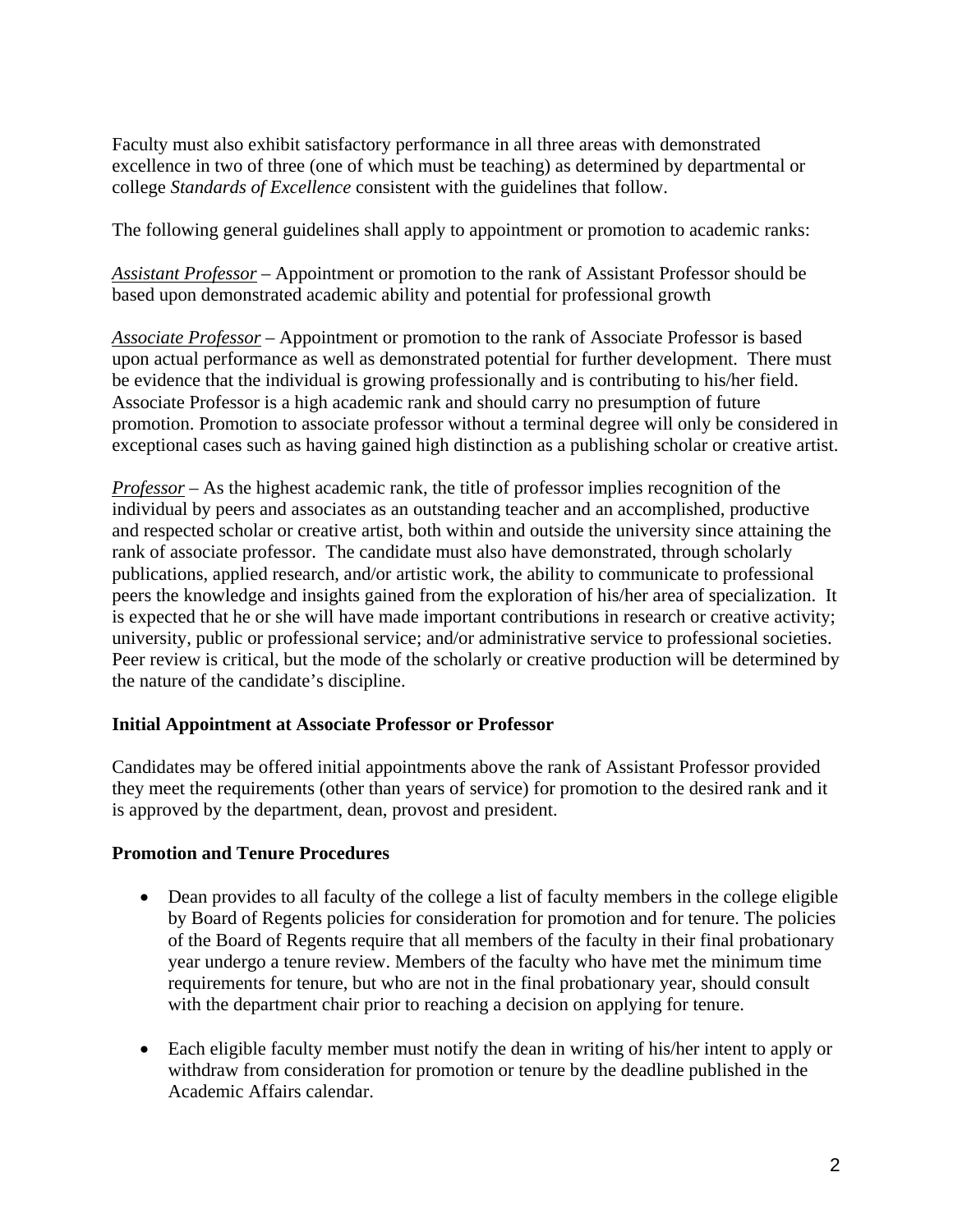- Faculty who wish to be considered for promotion and/or tenure must submit to the dean all materials to be considered in the review. A curriculum vitae following the approved format must be included in the material. The candidate is solely responsible for providing ample supporting evidence in the materials submitted for review by the published deadline. The application is sent forward to the dean by the applicant with accompanying cover sheet.
- The dean is responsible for maintaining the application file and for making it available to the department head, and to the departmental and college personnel committees.
- The applicant may withdraw his/her application from consideration at each subsequent step in the review by written notification to the appropriate administrator at the level of withdrawal. Withdrawal by a candidate in the final probationary year will result in a notice of non-renewal of contract for the following academic year.
- Probationary credit awarded toward tenure at the time of hire may be used at the discretion of the candidate to meet length of service eligibility requirements. Candidates granted probationary credit toward tenure may use their actual service dates, and are therefore not required to accelerate their tenure applications due to the probationary credit.

#### Departmental Procedure:

- Academic departments should form personnel committees provided there are at least three tenured faculty members who are eligible to serve. Faculty members who are related to any candidate by blood or marriage, who are romantically involved or have other major conflicts of interest are ineligible to serve.
- The department chair may not serve on the committee.
- Formation of department and college personnel committees occurs during Fall planning week each year.
- Departmental committee recommendations must be submitted to the candidate, department chairperson, and the dean. In the absence of a departmental personnel committee, the chairperson has options of (a) appointing an ad hoc committee of tenured faculty to advise him or her with respect to the merits of the application, and (b) requesting individual recommendations in writing from faculty. All committee and administrative recommendations will be in writing and made available to the applicant.
- The department chairperson must submit to the dean his or her recommendation including support or non-support of departmental committee action (when such a committee exists) and all materials concerning the departmental review of the application. The applicant will be informed in writing of the recommendation of the department chairperson at the time of transmittal of the recommendation to the college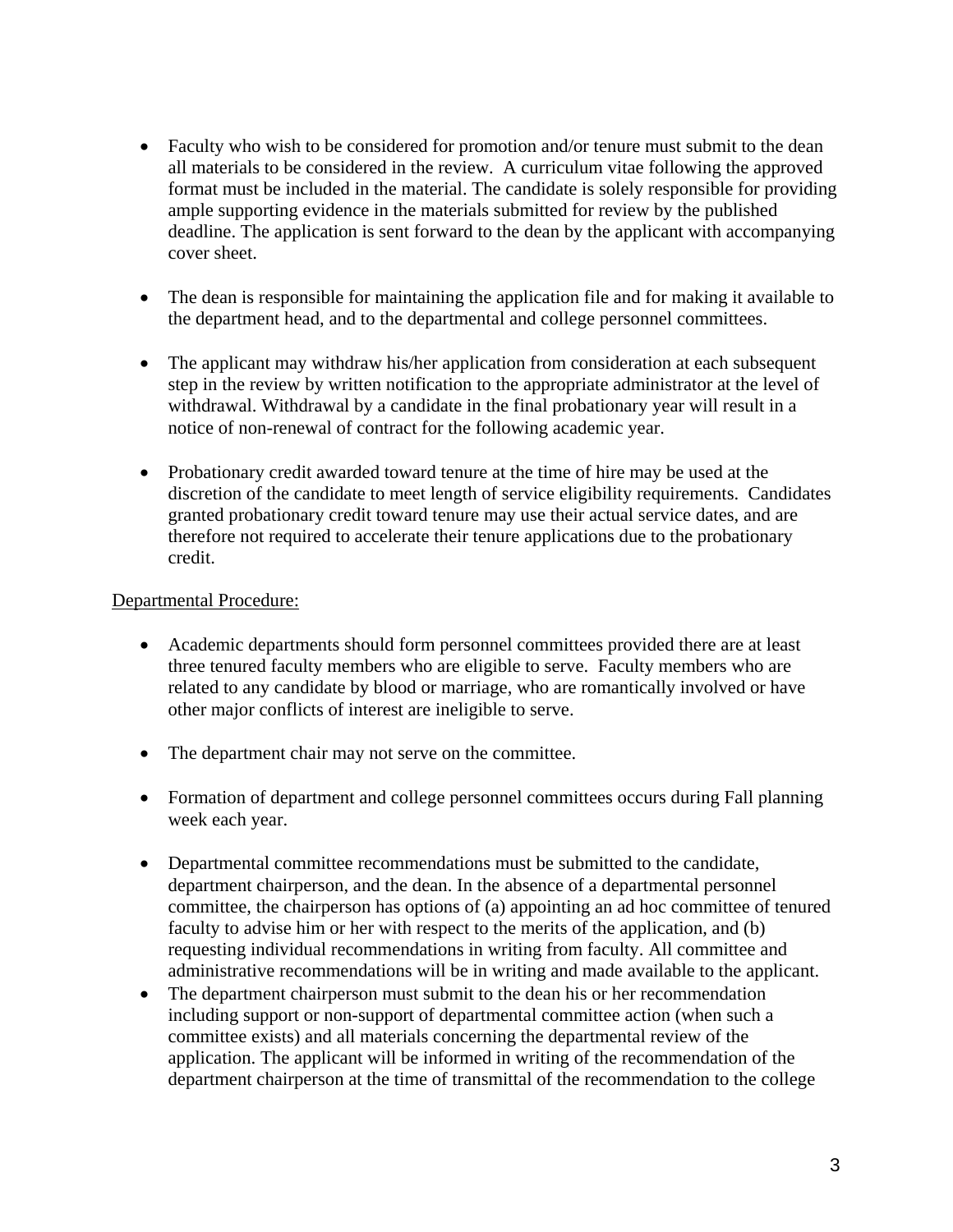committee. All materials from the departmental review will be returned to the office of the dean for review by the college committee.

### College Level Procedure:

- Each college forms a personnel committee which is responsible for deliberating the merits of each application in the college, the recommendation of the department chair, and the recommendation of the departmental committee, if provided.
- The College Personnel Committee (CPC) is composed of the following membership: one faculty member from each department elected by the faculty of that department; two atlarge faculty members appointed by the dean to ensure a balance of professional viewpoints and expertise within the Review Committee. Faculty standing for election or appointment to this Committee must be tenured and may neither be under consideration for promotion nor related by blood or marriage to any candidate under consideration for promotion or tenure. This includes individuals who may be dating, but not married, and same-sex partners who are not legally married.
- Department chairs may not serve as a member of the CPC.
- The dean will appoint the chair of this committee from its elected membership.
- The CPC will review all applications for promotion and tenure and be responsible for the following:
	- 1. Review of Board of Regents' criteria for tenure and promotion as recorded in Board policy and in correspondence from the Chancellor;
	- 2. Consideration of appropriate departmental/college *Standards of Excellence*.
	- 3. Consideration of department chair and departmental faculty or committee recommendations; and
	- 4. Development of a formal recommendation to the dean of support or non-support for the application.
- The recommendation of the CPC will include:
	- 1. The numerical vote of the committee, since the recommendation need not be unanimous (submission of a minority report is allowable).
	- 2. The rationale for the recommendation.
	- 3. Review of this report must be attested to by each member's signature. The committee chairperson will forward a copy of this recommendation to the applicant.
- The CPC recommendation will be submitted to the dean with all supporting materials.
- Candidates may elect to write a response to any decision and include any additional materials after a recommendation has been made at one level that will be considered by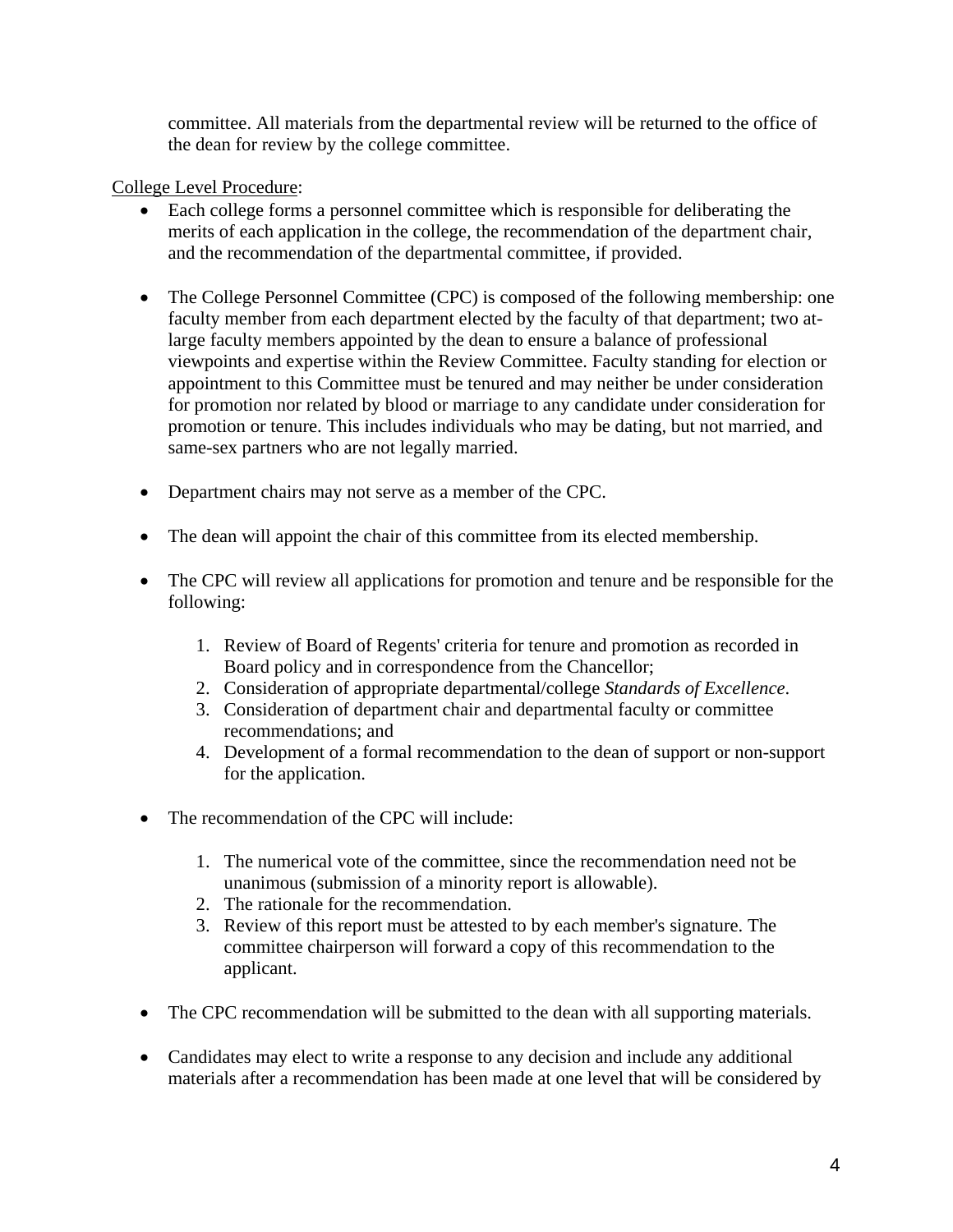the next level of review. Previous decisions will not be reconsidered by the prior level of review.

• The dean shall make his or her recommendation on the basis of the evaluation by the committee(s), by the department chairperson, and his or her own evaluation. The applicant will be informed in writing by the dean of his or her recommendation to include the rationale for the recommendation. The dean must submit in writing his or her recommendation to the provost along with all supporting materials. No materials may be added once the documents leave the college.

### President and Provost

- After a review of the portfolio and recommendations made by the dean, department chairperson and committees, the provost will recommend to approve or deny each candidate's application for tenure and/or promotion and will include rationale for the recommendation. Notification will be provided in writing to the dean and candidate. Materials will be submitted to the president for action.
- The president will make a decision on the tenure and/or promotion of each candidate following review of the candidate's portfolio and recommendations made by the provost, dean, chair and committees. Notification will be provided in writing to the provost, dean, department chair and candidate.

## **Tenure Eligibility**

Only assistant professors, associate professors, and professors who are employed full-time and who are appointed in tenure-track positions are eligible for tenure. The initial evaluation of a faculty member and recommendation for the award of tenure shall be the responsibility of the faculty member's department. Each department shall devise appropriate standards for such evaluation.

- 1. Five years of full-time, tenure-track service (probationary period) at the rank of assistant professor or higher is required for tenure. At the earliest, tenure review will take place in the fifth year of tenure track service at CSU.
- 2. A maximum of two years' credit toward the minimum probationary period may be allowed for service at CSU or other institutions provided it is in a tenure-track or comparable position. Faculty hired with probationary credit from another institution, must complete a minimum of two full years of service in a tenure track position at CSU before being eligible for consideration for tenure.
- 3. Except for the approved suspension of the probationary period due to a leave of absence, the maximum time that may be served in a tenure track position at CSU without the award of tenure shall be seven years provided, however, that a terminal contract for an eighth year may be proffered if a recommendation for tenure is not approved by the President.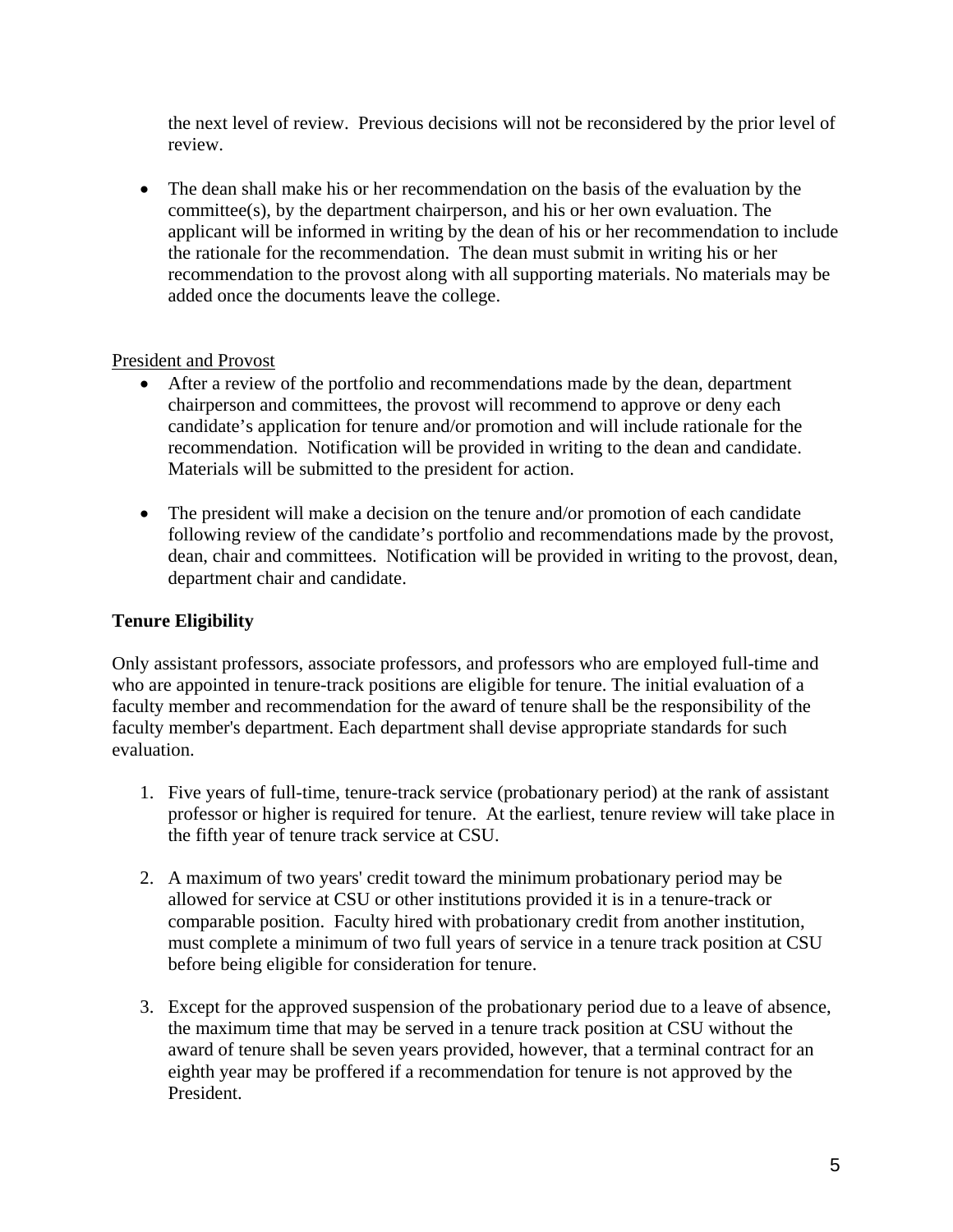- 4. Administrative faculty must earn and can only be awarded tenure in their faculty classifications.
- 5. Only faculty members holding terminal degrees, or the equivalent in training, ability, or experience, may be considered for tenure. Terminal degrees must come from a university that is fully accredited or, in the absence of a system of accreditation, internationally recognized.

#### **Areas of Review**

- 1. Teaching effectiveness
- 2. Research, scholarly or creative engagement
- 3. Service to the institution, profession and community

#### **Criteria for Tenure**

Faculty must demonstrate satisfactory performance in all three areas with demonstrated excellence in two of three (one of which must be teaching) as determined by departmental *Standards of Excellence*. The candidate's achievements must demonstrate potential for longterm effectiveness at the university.

Candidates who are not successful in their first tenure application are limited to one additional application for tenure within the seven year probationary period. For this purpose, a review at the first level (department) is considered an application for tenure.

Possession of the foregoing qualifications does not entitle an individual to be awarded tenure. In tenure decisions, present and anticipated staffing needs of the department, college, and university are fully considered. Since the tenure decision involves factors which extend beyond determination of the competence, performance and promise of the faculty member under review, the failure to award tenure does not necessarily imply an unfavorable evaluation of the faculty member.

#### **Tenure upon Appointment**

In exceptional cases, the president may approve an outstanding candidate for the award of tenure upon the faculty member's initial appointment provided that:

- Tenure has been earned at another institution
- Candidate meets CSU's standards for appointment at the rank of Associate Professor or Professor
- Candidate brings a demonstrably national reputation to the institution
- Tenure must be approved by the committees and adminiteators normally involved in the tenure approval process.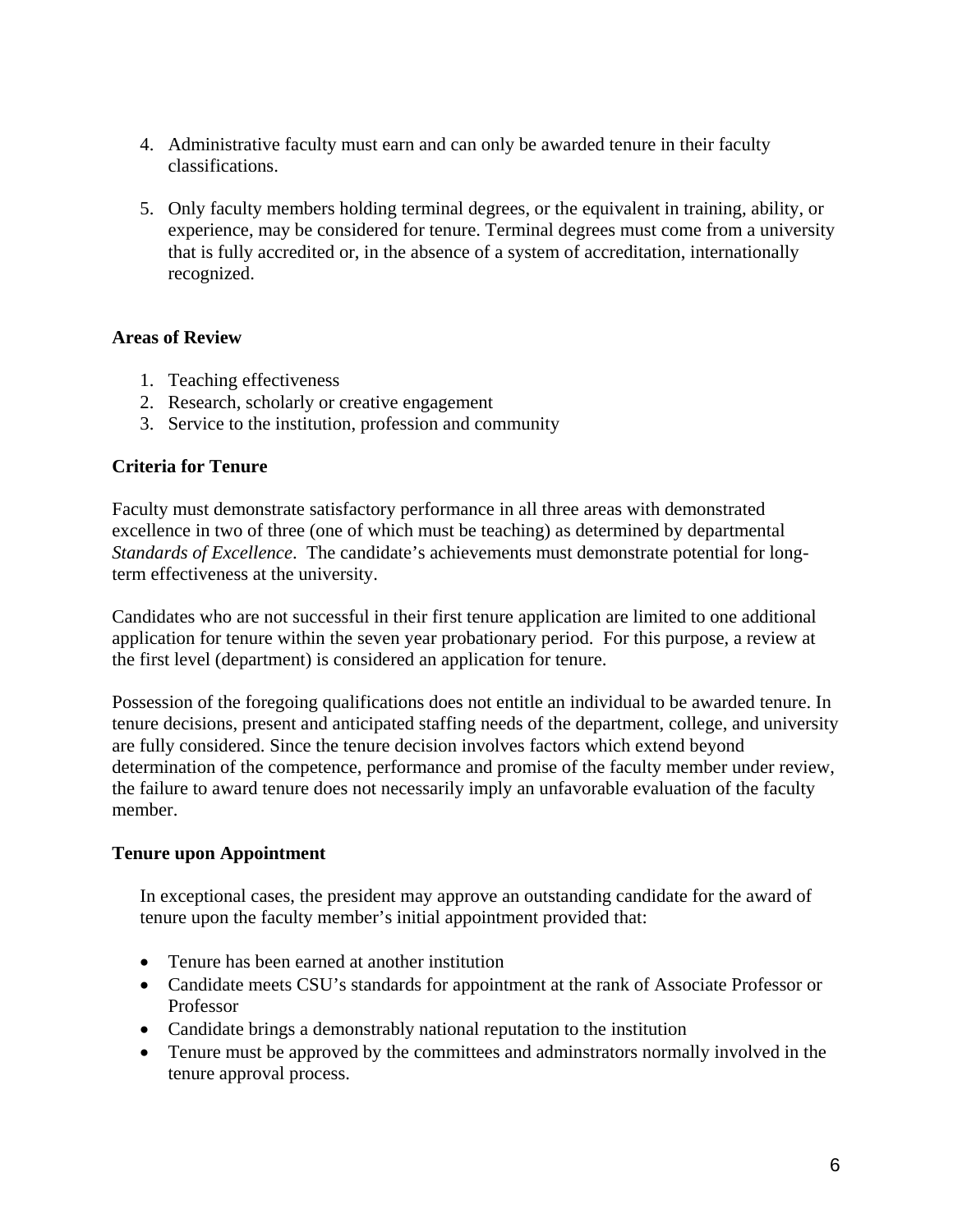### **Pre-Tenure Review Policy**

### **Purpose**

The pre-tenure review is designed to assist a faculty member in preparing for the tenure process in a timely manner. The pre-tenure review should be more than merely an assessment of previous performance. It should include a professional development plan (PDP) prepared by the faculty member that defines his/her long range plans that will allow him/her to reasonably expect to earn tenure. The past performance of the faculty member and the PDP will be reviewed by a committee of the faculty member's peers and his/her annual evaluator for the purpose of identifying strengths and weaknesses and making suggestions for enhancement of those strengths and remediation of any weaknesses. This process is intended to develop and nurture eligible individuals and educate them about the tenure process and criteria early in their employment at Columbus State University. Participation in this process does not assure that tenure will be awarded.

### **Procedure:**

- 1. All probationary faculty (tenure-track faculty not yet awarded tenure) will undergo a pretenure review no later than the end of the spring term of the third year of employment at CSU. Faculty who have been awarded probationary credit toward tenure must undergo pre-tenure review at the end of the second year of employment with CSU.
- 2. During the first semester at CSU the faculty member, in consultation with his/her department chair will prepare a one-year PDP covering the first full calendar year designed to enhance the faculty member's eligibility for tenure as well as support the objectives of the department, the goals of the college, and the mission of the university.
- 3. This plan will provide the basis for the annual evaluation of the faculty member the following spring. The PDP will specify goals with a time frame for each, activities to assist the faculty member in achieving those goals, and an ongoing evaluation plan. A copy of the PDP will be sent by the annual evaluator to the dean for review and budgetary considerations. This process is repeated in years two and three.
- 4. In the third year (or second for those with probationary credit) pre-tenure review will follow the faculty member's annual evaluation for that year.
- 5. The faculty member will prepare a portfolio in the same format required in the formal tenure process. This portfolio will include a description of accomplishments with appropriate documentation in the same format as the formal tenure process described in the Columbus State University Faculty Handbook.
- 6. A Pre-Tenure Committee is formed for each faculty member undergoing pre-tenure review. Each Pre-Tenure Review Committee shall be composed of a minimum of three tenured faculty from the department/college. One member of the committee should be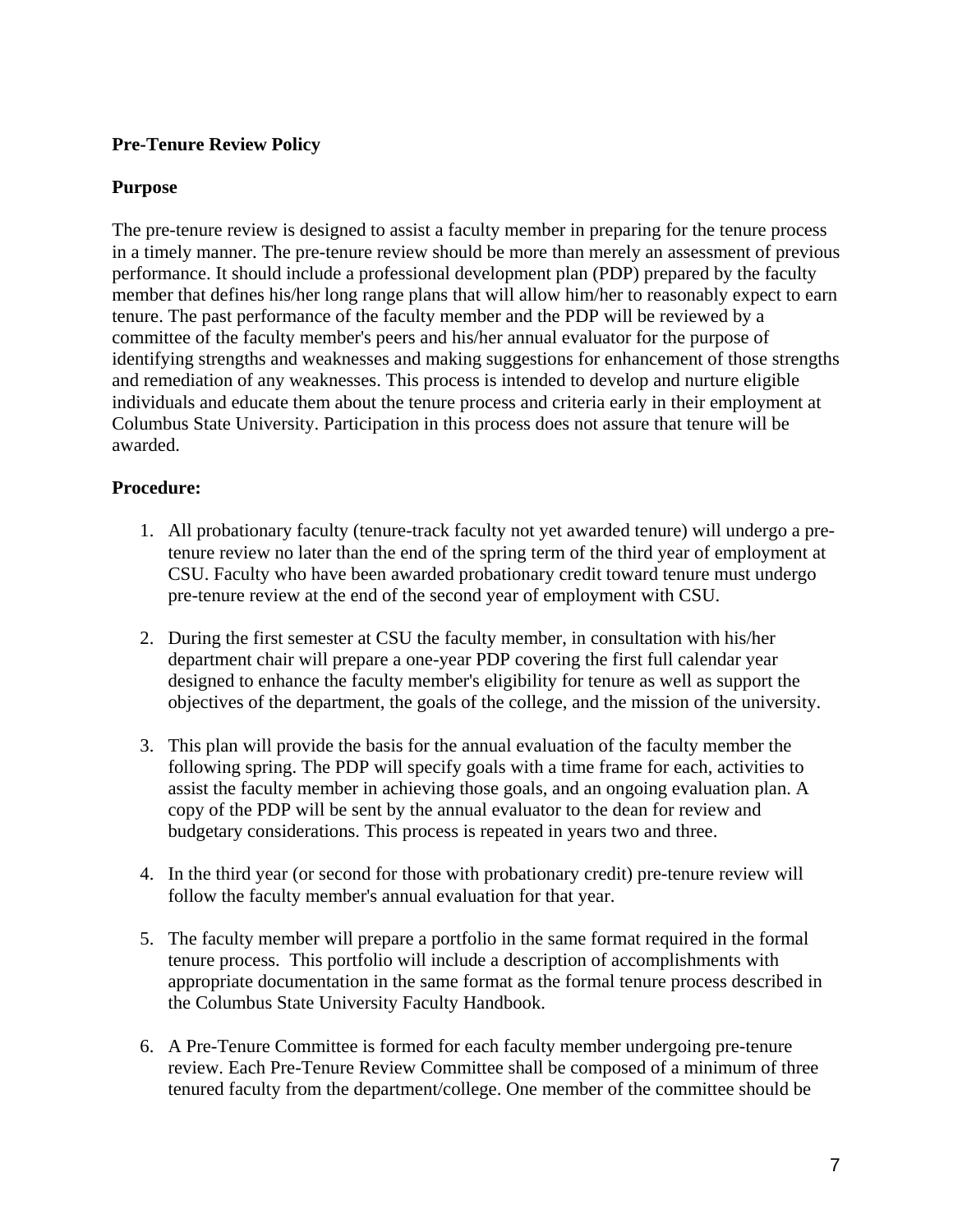selected from a department within the college from which the faculty member is not assigned. The committee and the committee chair will be selected by the faculty member and the department chair, and approved by the dean.

- *7.* Materials submitted by the faculty member will be evaluated by the Pre-Tenure Review Committee. Using the Pre-Tenure Review Evaluation Form, the committee will provide feedback in the form of recommendations to assist the candidate in preparation for tenure review. In addition, the committee will grade the faculty member in the areas of teaching, research and service using the following evaluations: *Satisfactory Progress or Unsatisfactory Progress.*
- 8. The department chair will review materials and make a recommendation which provides an analysis of the candidate's strengths and weaknesses.
- 9. The assessment and review recommendations of the Pre-Tenure Review Committee will be forwarded to the dean with a copy of the Evaluation Form being sent to the faculty member and department chair.
- 10. Following review of the portfolio and evaluation form, the dean will indicate that he/she concurs or does not concur with the committee (*Satisfactory Progress or Unsatisfactory Progress*).
- 11. If the dean is aware of any proposed program/department changes that might prevent the granting of tenure to an otherwise qualified faculty member, it is incumbent upon him or her to notify the faculty member of that possibility.

At the conclusion of this process, all materials will be returned to the faculty member. The original evaluation by the Pre-Tenure Review Committee will be placed in the candidate's personnel file so that it is available to be used in the tenure process.

## **Post-Tenure Review Policy**

### **Purpose:**

- 1. Assist faculty with identifying opportunities that will enable them to reach their full potential for contribution to the university.
- 2. Ensure that tenured faculty continue to pursue excellence in teaching, maintain academic currency and remain engaged in scholarly/creative and service activities that support the university's mission.
- 3. Encourage examination of possibilities for different emphases at different points of a faculty member's career.

**The post-tenure review system must not undermine academic freedom or tenure.** All participants in the review process should begin by presuming that the faculty member is a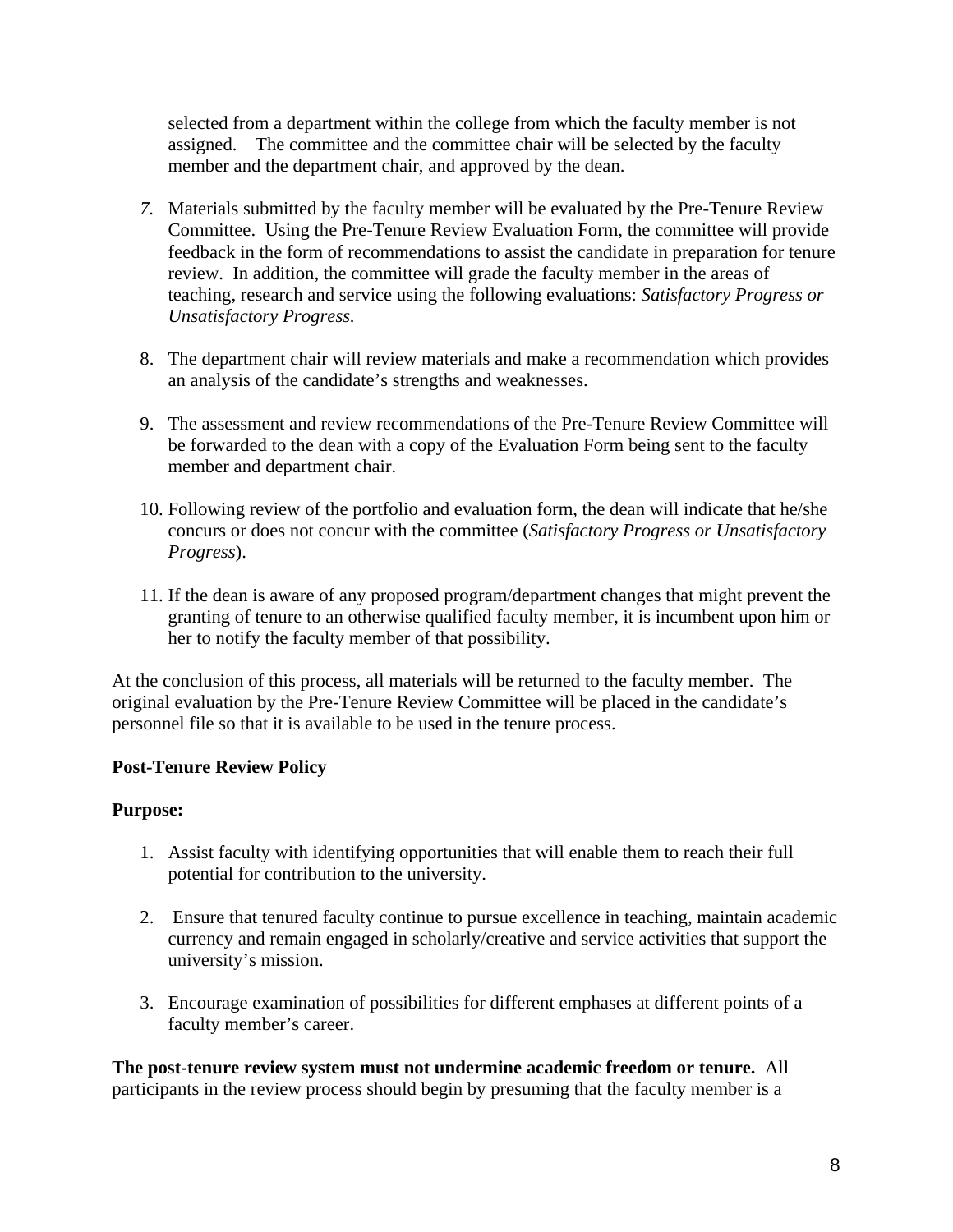competent and valuable asset to Columbus State University (CSU). The review must reflect the nature of the individual's discipline, and it should not be capricious, arbitrary, or discriminatory and must provide for due process.

Each tenured faculty member will have a post-tenure review in the spring of every fifth year. That is, post-tenure review will occur five years after the last promotion or personnel action. To assure a meaningful and fair process, each evaluation should include review by the College Post Tenure Review Committee (CPTRC) and a long-range professional development plan (typically five years). This process fosters each faculty member's professional growth, while making each faculty member accountable to his/her colleagues and the university's mission.

The results of post-tenure reviews must be linked to rewards and professional development. Faculty members who are performing at a high level should receive recognition for their achievements.

Administrators who have tenure and who may also have some teaching responsibilities will not be subject to post-tenure review as long as a majority of their duties are administrative in nature. At such time as an administrator may return full-time to the faculty, she/he will be placed into the post-tenure review cycle and will be evaluated under those guidelines as a faculty member in the fifth year following the return to the faculty and at subsequent five year intervals.

### **Areas of Evaluation**

- 1. Teaching effectiveness
- 2. Research, scholarly or creative engagement
- 3. Service to the institution, profession and community

### Criteria

Faculty must demonstrate satisfactory performance in all three areas as determined by departmental/college *Standards of Excellence.* 

## **Procedure:**

- 1. The dean will inform, in writing, twelve (12) months in advance, the faculty members scheduled the next spring for post-tenure review.
- 2. The faculty member, in consultation with the department chair, will create a five-year Professional Development Plan (PDP) specifying goals with a reasonable time frame for each; activities to assist the faculty member in achieving those goals, and an on-going evaluation. This PDP will be evaluated annually for monitoring of progress and/or for possible modification. Neutral party arbitration, by a mutually acceptable party, will be employed in those cases where a faculty member and a department chair cannot agree on a PDP.
- 3. The tenured faculty member shall submit a PDP and appropriate documentation of performance for review of both by the department chair and the CPTRC. Documentation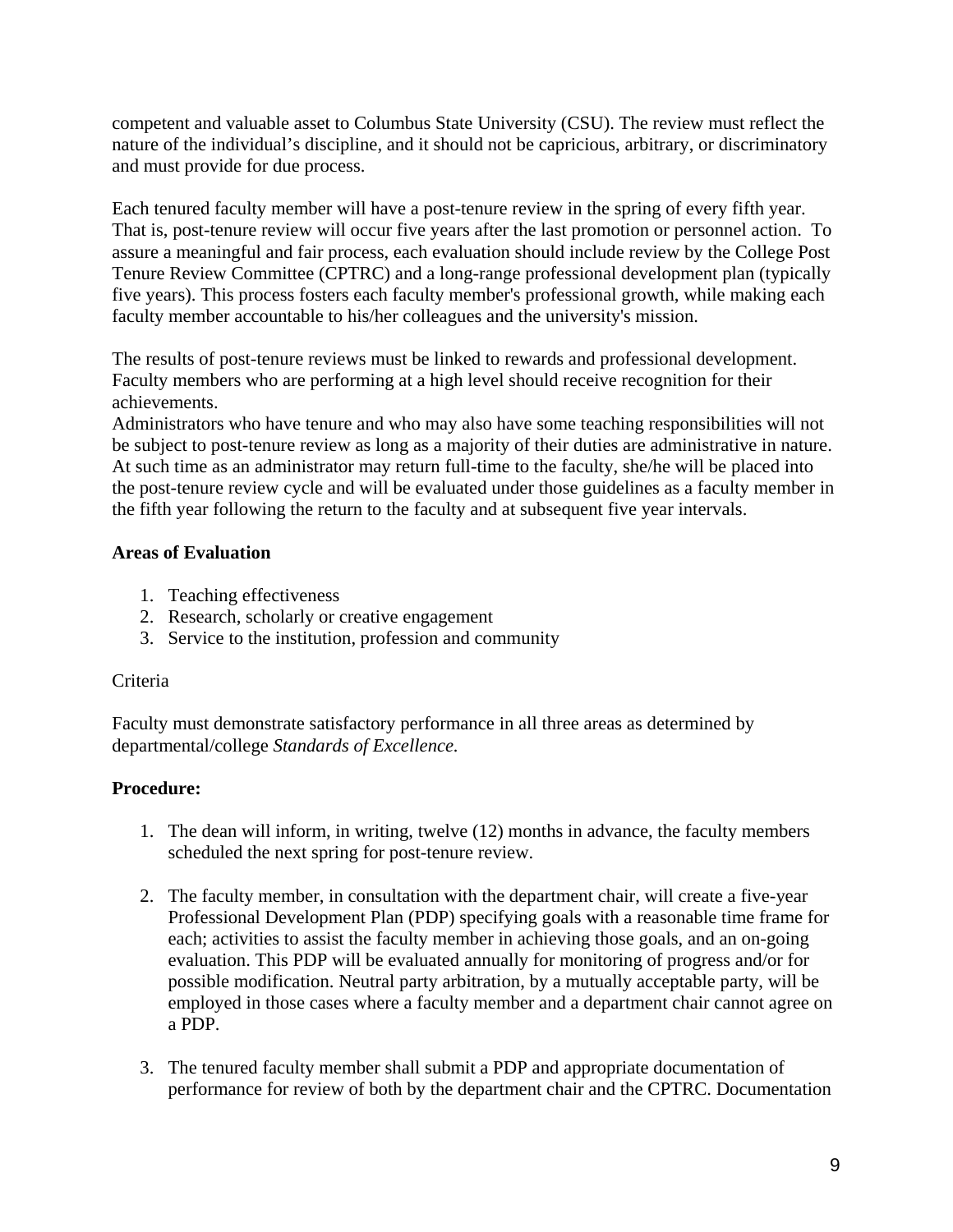- 4. The department chair will submit to the CPTRC an assessment of the faculty member which indicates whether his or her performance has been satisfactory or unsatisfactory in each of three areas of responsibility over the past five years. Candidate may attach a response within five university working days following receipt.
- 5. The CPTRC will review the materials and render a recommendation of Satisfactory or Unsatisfactory in each of the three areas of responsibility. In the case of a satisfactory recommendation, the CPTRC may elect to include comments about the faculty member's, identified areas of excellence and/or possibilities for future professional development. In the case of an unsatisfactory recommendation, the CPTRC will make recommendations about the faculty member's future professional development. Candidate may attach a response within five university working days following receipt.
- 6. The CPTRC recommendation will be forwarded to the faculty member, the department chair and the dean.
- 7. The dean will review the evaluations prepared by the department chair and the CPTRC and provide his or her own written assessment of candidate's overall performance to include budget considerations for merit pay and/or professional development costs. This written evaluation will be sent to the candidate, department chair and provost, and will be maintained in the candidate's permanent personnel files in the college and Academic Affairs.

### **Outcome:**

Faculty will be given a satisfactory/unsatisfactory rating in each of the three primary areas of responsibility: teaching; research, scholarly or creative achievements; and service by the department chair and CPTRC.

A satisfactory rating must be earned in all three areas to receive an overall satisfactory recommendation.

In the event of a split recommendation by the department chair and CPTRC, the dean will assign the overall satisfactory/unsatisfactory rating.

### **Satisfactory Outcome:**

A satisfactory outcome will result in a post-tenure merit salary review. The satisfactory outcome and qualitative comments included in the post-tenure evaluation will serve as the basis for recommendations on merit pay increases, equity adjustments and professional development funding.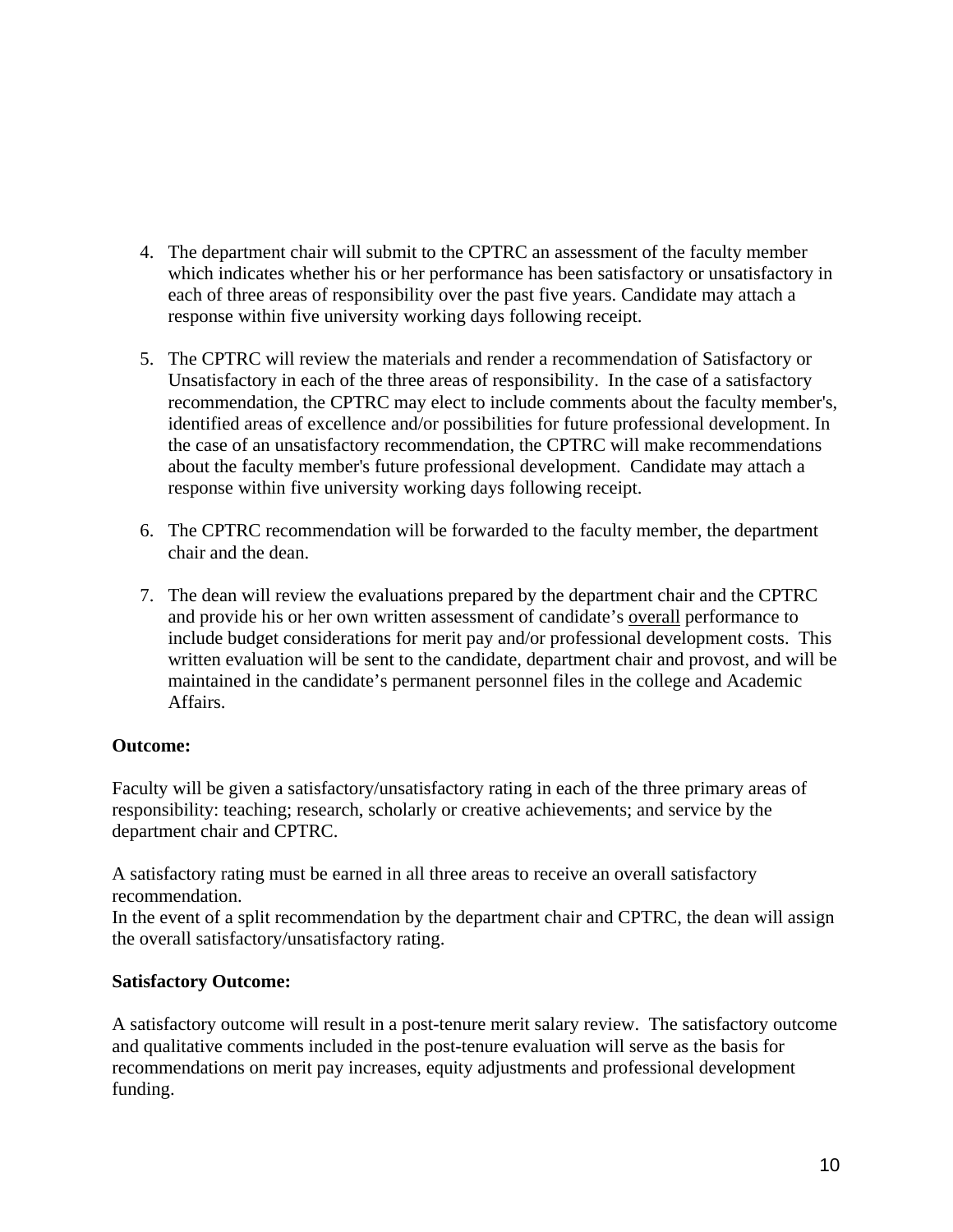#### **Unsatisfactory Outcome:**

An unsatisfactory outcome in any of the three areas will require the creation of a revised PDP (RPDP). Working with the department chair, the faculty member will develop a formal plan for faculty development that includes clearly defined and specific goals or outcomes, an outline of activities to be undertaken, a timetable, and an agreed-upon monitoring strategy.

The RPDP must be approved by the department chair and submitted to the dean for review and budgetary consideration. Faculty development funds should be allocated, as available, to address the areas in need of improvement. The candidate's progress on the RPDP must be noted at each annual review. Faculty receiving an unsatisfactory outcome may not be recommended for merit pay increases or equity adjustments until performance has returned to satisfactory. The faculty member will resubmit documentation for Post-tenure Review until a satisfactory outcome is achieved.

#### **Retire Exemption**

**Faculty who submit a formal letter of intent to retire are exempted from Post-tenure Review if the official date of retirement is within three (3) years after the semester of scheduled review.** 

#### **Appeals:**

A faculty member who disagrees with an unsatisfactory post-tenure review may appeal:

- First, in writing within fifteen (15) university working days after the date of the notification by the dean, to the University Post-Tenure Appeals Committee (UPTAC) that is composed of five faculty members drawn from a pool of tenured associate or full professors. Annually, the faculty of every college shall elect the members of this pool with every college having the same number of representatives as their number of faculty senators. The Senate Executive Officer and the provost shall randomly draw a sevenmember panel from this pool with at least one faculty member from each college. The faculty member who is appealing will select any five (5) of the seven. Faculty members may not be a member of the UPTAC in the same year that they are scheduled to receive post-tenure review. Members of the UPTAC cannot have served on the CPTRC for the faculty member making the appeal. The UPTAC recommendation may concur with the recommendation or reverse it.
- Then, in writing within fifteen (15) university working days after the date of the UPTAC notification, to the university president through the provost.

## **Annual Evaluation of Faculty**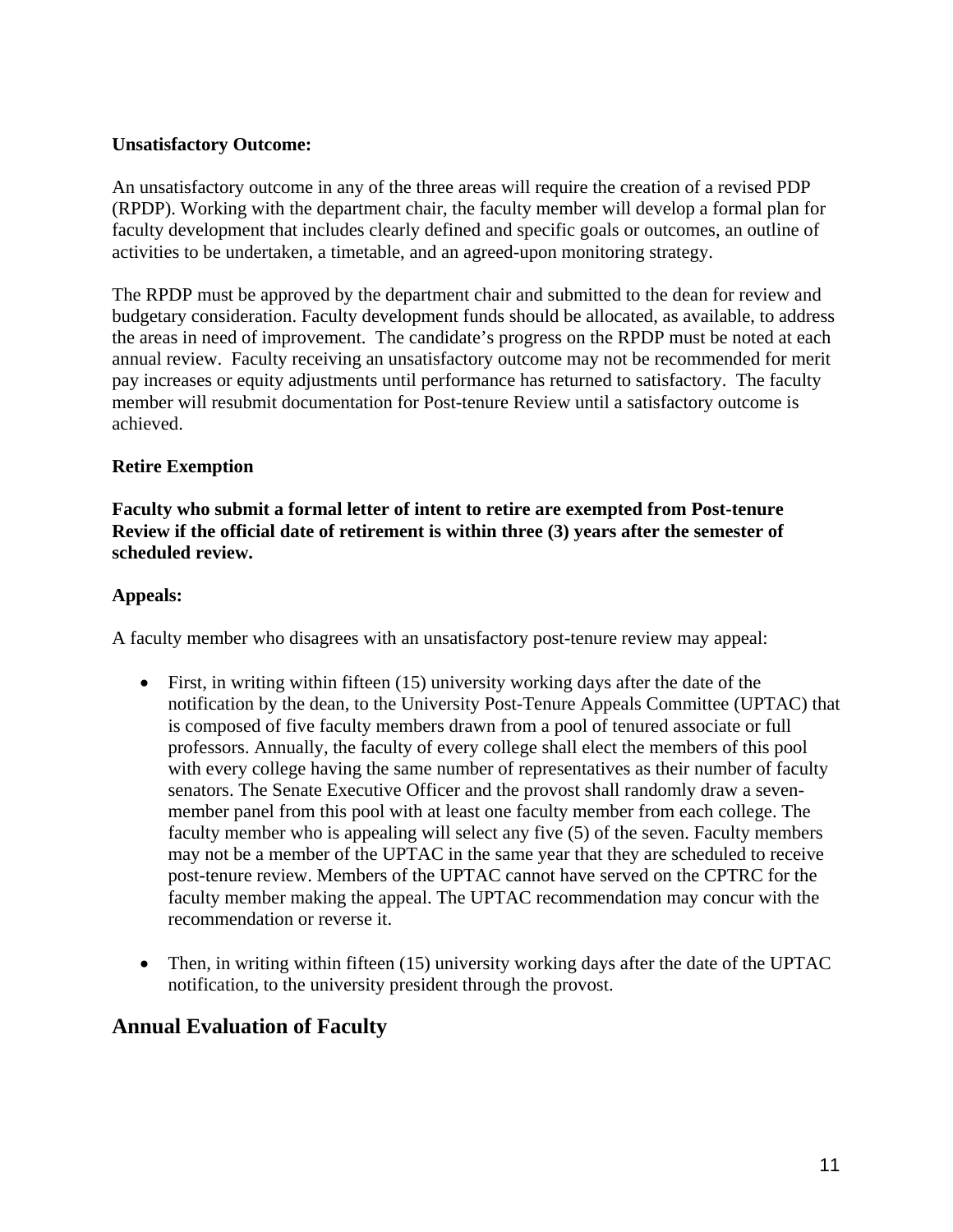As required by Board of Regents policies, the performance of each faculty member will be evaluated annually. The evaluation will take place by March 31 and will cover the performance of responsibilities from the previous calendar year.

It will be the responsibility of each faculty member to document his or her specific accomplishments, and the quality and significance of those accomplishments, in a portfolio submitted to the department chair by February 15 of each year. Accomplishments will be reviewed by the department chair against the objectives established and approved by the faculty member and the department chair in the previous year's annual review meeting. Following review of the previous year's performance, goals should be established to serve as the basis for the following year's annual review.

In the annual review process, the department chair will evaluate each faculty member's performance as *satisfactory performance*, *unsatisfactory performance* and *excellent performance.*

The evaluation process will be as follows:

- The department chair will discuss with the faculty member in a scheduled conference the content of that faculty member's annual written evaluation.
- The faculty member will sign a statement indicating that he/she has been apprised of the content of the annual written evaluation.
- The faculty member may elect to respond in writing to the content of the evaluation. The response must be submitted within ten working days to the department chair and will be attached to the evaluation.
- The department chair will acknowledge in writing his/her receipt of this response, noting changes, if any, in the annual written evaluation made as a result of either the conference or the faculty member's written response. This acknowledgement will also become a part of the records.
- The results of the evaluation will be reflected in recommendations by the evaluator for merit pay increases. Only faculty receiving ratings of satisfactory performance and excellent performance will be considered for merit pay increases.

### **Areas of Review**

- 1. Teaching effectiveness
- 2. Research, scholarly or creative engagement
- 3. Service to the institution, profession and community

#### **Annual Evaluation Criteria**

All faculty in all disciplines will be evaluated in each of these components annually.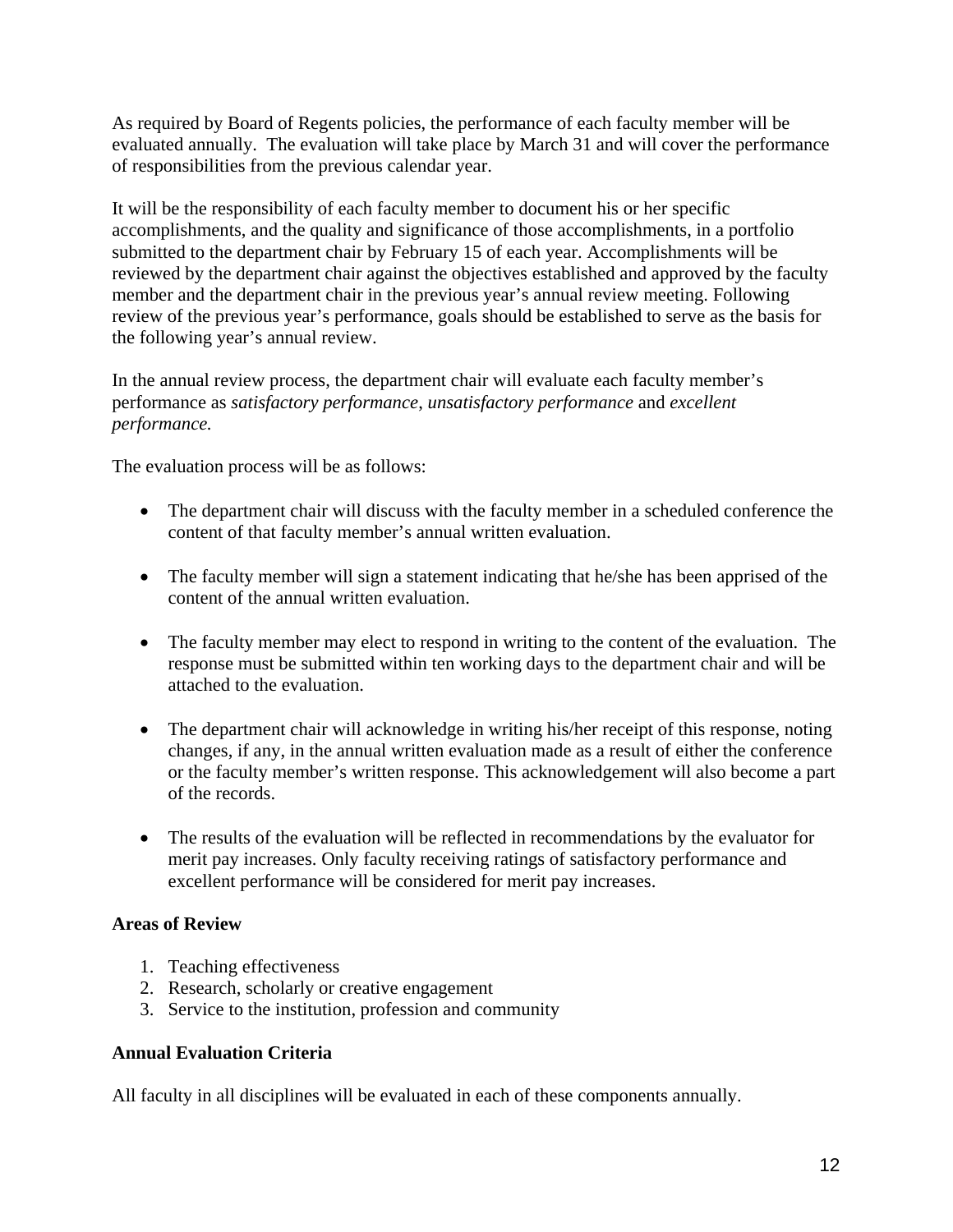While recognizing the diversity of disciplines and the manifestation of faculty accomplishments across the university, these criteria will be the predominant basis for evaluation of all faculty and must be reflected in all college and departmental governance documents (*Standards of Excellence*). To meet expectations, faculty must refrain from conduct that disrupts the productive activities of the department, college or university.

Each department will establish *Standards of Excellence,* consistent with the criteria above, to be used by its faculty as a guide to department-specific expectations related to annual, promotion, pre-tenure, tenure, and post-tenure evaluations.

### **Evaluation of Teaching**

While intellectual contributions and professional service are required, valued and rewarded, Columbus State University remains committed to the pursuit of excellence in teaching. As such, particular attention is paid to faculty teaching performance, and excellent performance in research and service cannot compensate for unsatisfactory performance in teaching.

Effective teaching is a necessary condition for satisfactory performance, and will be determined by the department chair based on specific criteria identified in each unit's *Standards of Excellence*.

Documenting teaching effectiveness should focus on both the quality and significance of a faculty member's contributions. Faculty members are encouraged to supplement the required elements to demonstrate superior performance. At a minimum, the evaluation of teaching must include the following components: student evaluation of all courses taught, annual peer or administrative evaluation (as determined at departmental level), and faculty self-assessment. To allow full consideration of quality, creativity, differences in disciplines, delivery methods and workload, faculty are encouraged to provide evidence of any of the following, if applicable:

Student and Peer Evaluations: Student evaluations in all courses taught; student comments and other student feedback; (courses with response rates less than 30% and with fewer than six students may be excluded from the evaluation of teaching); Annual peer evaluation of classroom instruction as determined by departmental guidelines.

Department chairs may make appropriate comparisons to departmental and historical evaluations and consider the relationship of student evaluations to grade distributions, and differences based on course level, e.g., lower division, upper division, graduate, required and elective courses.

Teaching Load: Number of courses taught, student credit hours generated; number of preparations; new preparations; new course developments; new delivery methods.

Pedagogy: Evidence of innovative course or content development, teaching materials, and instructional techniques; experiential learning opportunities; international education activities; direction of student research.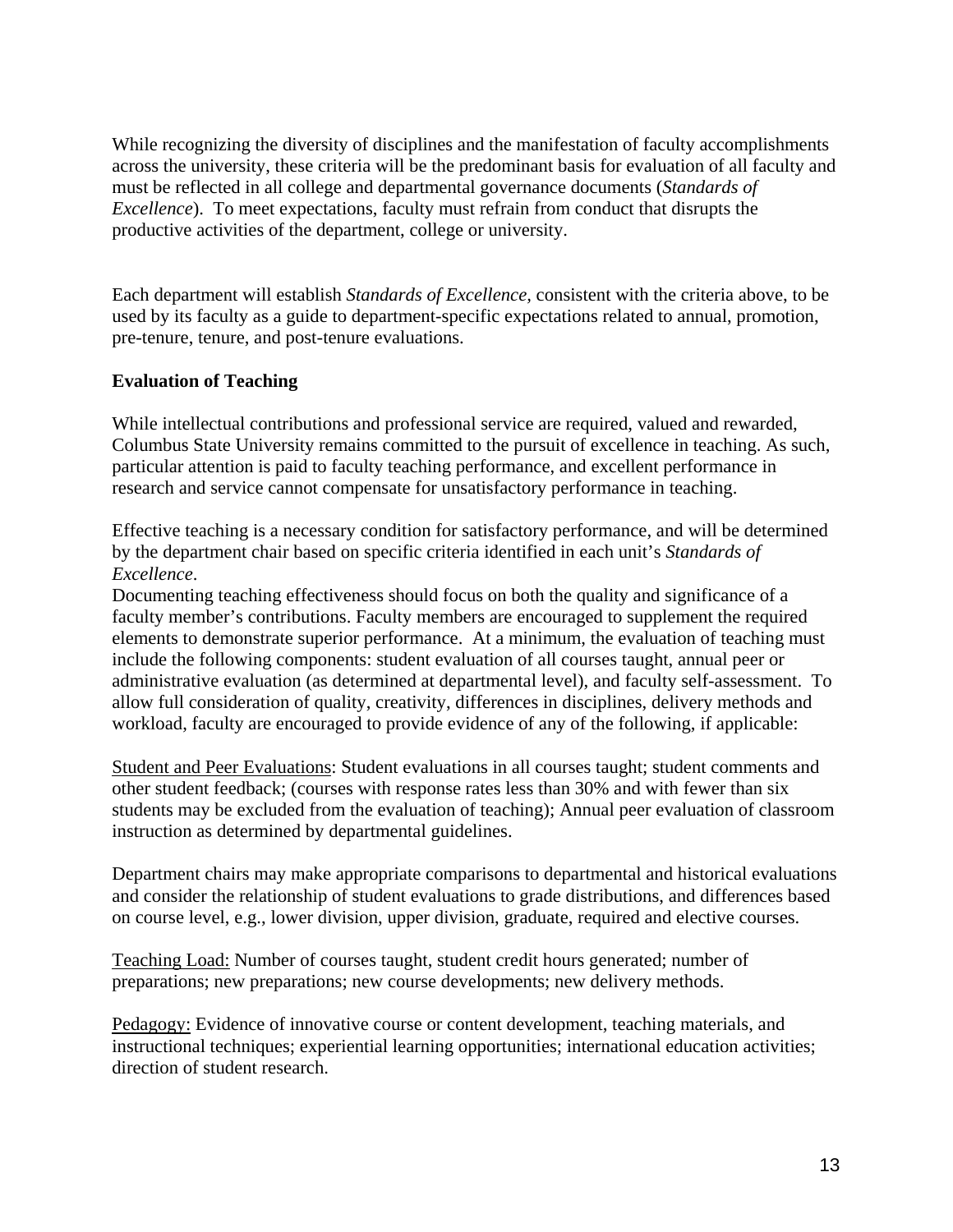Assessment and Assurance of Learning: Evidence of assessment of learning outcomes; course revisions and pedagogical changes in response to collected data; design of course assessment instruments; development of rubrics to measure student learning outcomes; involvement in QEP.

Advising, Mentoring, Recruitment of Students: Advising logs; recruitment activity/success; orientation and visitation; mentorships, job referrals and internships; undergraduate or graduate research.

Faculty Development Activities in Teaching: Teaching seminars and workshops; training or research related to alternative delivery methods; pedagogical enhancements; and maintaining currency in teaching field.

Department chairs should also consider unusual grade distributions, high attrition rates, class cancellations and faculty availability to students and colleagues.

Faculty members may provide other measures of teaching effectiveness such as teaching awards, evidence of handling diverse and challenging teaching assignments, and securing grants for curriculum development. Materials presented as evidence of teaching effectiveness will be most informative if they demonstrate growth and improvement over time. The department chair will evaluate the above areas of teaching effectiveness allowing for varying emphases on the components to reflect differences in load, discipline and circumstances. The areas are not necessarily equally weighted.

### **Evaluation of Research and Creative Activity**

Productivity standards may vary by workload and area of primary teaching responsibility. At a minimum, departmental standards must require evidence that a faculty member's work includes some externally validated research, scholarly and creative work. Each unit's *Standards of Excellence* will define and clarify quality expectations.

Faculty should provide evidence of all scholarly, research and creative activities in the annual portfolio. All scholarly activities may be included and will be considered within the context of the university's mission. Greater weight will be placed on peer reviewed publications, juried/invitational performances or exhibits, and competitive grants related to the faculty member's academic discipline.

The guidelines presented here represent the minimum expectations. Faculty should be aware that meeting the minimum expectations may not be sufficient for the award of tenure.

### **Evaluation of Service**

Faculty are expected to be available to students and colleagues, accept appropriate committee assignments, and actively participate in departmental, college, university and university system activities.

Service activities are designed to contribute to the growth of the faculty member and to the enhancement of the department, college, university, and academic and local communities. In the